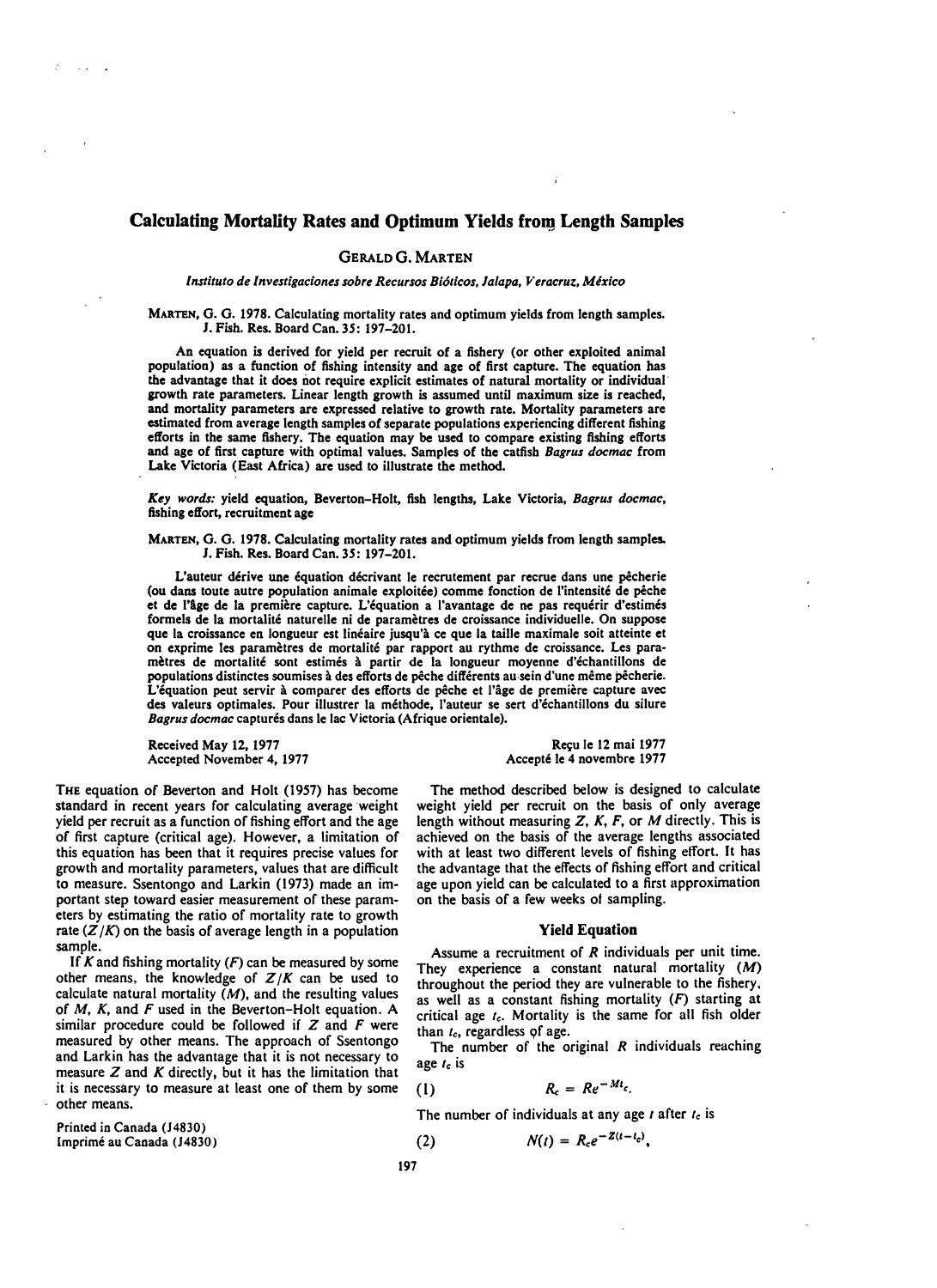where  $Z = M + F$  is the total mortality. Substituting (1) in (2).

$$
N(t) = Re^{Ft_c - Zt}.
$$

The number of fish dying at each age  $t$  is

(4) 
$$
Z(t) = \frac{-dN}{dt} = RZe_{\pi}^{Ft}e^{-\frac{Zt}{t}}.
$$

of which a fraction  $M/Z$  is due to natural mortality and a fraction  $F/Z$  to fishing mortality. The number of fish captured. as a function of age. is therefore

$$
(5) \hspace{3.1em} F(t) = FR e^{F t_c - 2t}.
$$

The total yield from a cohort during its lifetime is the integral of all fish captured times their weight

(6) 
$$
Y = \int_{t_c}^{\infty} [F(t):W(t)]dt.
$$

As an approximation to the von Bertalantfy curve often used for fish. length growth is assumed linear until a maximum length of  $L_{\infty}$ . All fish in the population are assumed to reach the same maximum length. and weight is assumed proportional to the cube of length.

(7) 
$$
L(t) = L_{\infty}t \text{ when } 0 \leq t \leq 1,
$$

$$
L(t) = L_{\infty} \text{ when } t > 1.
$$

(8) 
$$
W(t) = W_{\infty}t^3 \text{ when } 0 \le t \le 1.
$$

$$
W(t) = W_{\infty} \text{ when } t > 1.
$$

Note that a unit of time is that required to grow from a hypothetical size 0 to maximum length  $(L<sub>x</sub>)$ . The mortality rates  $F$ ,  $M$ , and  $Z$  are now instantaneous rates with respect to this special time scale. The size at age 0 is hypothetical because it represents a linear extrapolation to  $t = 0$ , which does not necessarily correspond to the actual birth of the fish. It does not matter whether length growth conforms to equation (7) below age *Ie.* as long as it is approximately linear above f*r•* 

Although the abrupt cessation of growth postulated by equations (7) and (8) may be a departure from reality. the consequent error should be reasonably small, particularly at high natural mortalities where few fish reach maturity. Furthermore, the precise growth pattern of most species is not known sufficiently well in practice to justify a more elaborate assumption.

Substituting (5) and (8) in (6),

(9) 
$$
Y = \int_{t_c}^{1} [FR e^{Ft_c - 2t} i^3 W_{\infty}] dt + \int_{1}^{\infty} [FR e^{Ft_c - 2t} W_{\infty}] dt.
$$

The two terms are necessary because of the discontinuity in growth. The first term corresponds to the yield of fish still growing and the second term to the yield of fullgrown fish.  $\mathcal{C}^{\star}$ 

Ī

Evaluating the integrals in  $(9)$  and expressing  $Z$  as  $M+F$ .

$$
(10) \quad Y = RW_{-}Fe^{F_{i}}\left[e^{-\frac{(M+F)}{H+F}t}\left(\frac{L^{2}}{M+F}+\frac{3L^{2}}{(M+F)^{2}}+\frac{6L}{(M+F)^{2}}+\frac{6}{(M+F)^{4}}\right)\right]
$$

$$
=e^{-(M+F)}\left(\frac{3}{(M+F)^{2}}+\frac{6}{(M+F)^{3}}+\frac{6}{(M+F)^{4}}\right)
$$

This is the yield equation. R,  $W_{\infty}$ , and  $M_{\infty}$  constants in the equation;  $i_{c}$  and  $F$  are decision variables.

## Characteristics of Yield Equation

Figure 1 shows yield as a function of the decision variables: critical age  $(t<sub>c</sub>)$  and fishing mortality rate  $(F)$ . Yield is expressed as a function of the highest possible yield.  $RW_{\infty}$ , which is the yield to be attained if the fish are able to grow to full size without any mortality and then experience only fishing mortality. The critical age shown in Fig. 1 does not extend past 1 because the optimaI criticaI age is always t or less. Furthermore, since all fish of age 1 and older are the same size, there is no way in practice to make the critical age  $>1$  on the basis of mesh sizes.

Figure 1A shows yield per recruit when  $M = 0$ . Although natural mortality would never be 0 in reality, Fig. lA is of interest as a theoretical limit to the yield equation. Yield reaches the maximum possible value of unity if fishing begins at full growth ( $t_c \geq 1$ ). Fishing mortality is of no consequence in this situation. Yield is also nearly the maximum, even though  $t_c < 1$ , whenever the fishing mortality rate is close to 0. Yields decline continuously as the critical age decreases or the fishing mortality rate increases.

A yield of unity can never be attained when M is  $>0$ . In fact. natural death rates place severe restrictions on the best yield that can be realized even by adjusting critical age and fishing mortality (Fig. 1A and B). For any given value of *M*, the maximum yield is  $t_c$ <sup>3</sup>e<sup>-31tc</sup>, which occurs at  $t_c = 3/M$  (subject to the constraint  $t_c < 1$ ) and  $F = \infty$ . Therefore, as natural mortality increases, the maximum yield decreases and (when  $M > 3$ ) is found at smaller critical ages.

If the critical age is fixed, the best fishing mortality increases as natural mortality increases. (However, the yield equation gives only yield per recruit and does not take into account the effect of fishing upon recruitment. Heavy fishing in conjunction with a high natural mortality, though optimal for yield per recruit, may reduce recruitment.)

The general pattern of the effects of critical age and fishing mortality on yield (Fig. 1B and C) is the same for all natural mortalities >O. Yield is nearly independent of the critical age at low fishing mortalities but depends upon the critical age at higher fishing mortalities. At critical ages greater than the optimal *t<sub>c</sub>*, yield increases continuously (but with diminishing returns) as fishing mortality increases. However, at critical ages less than the optimal *Ie,* yield is greatest at an intermediate fishing mortality, and the best fishing mortality rate decreases as  $t_c$  decreases.

For example, when  $M = 1$  (Fig. 1B), the optimal yield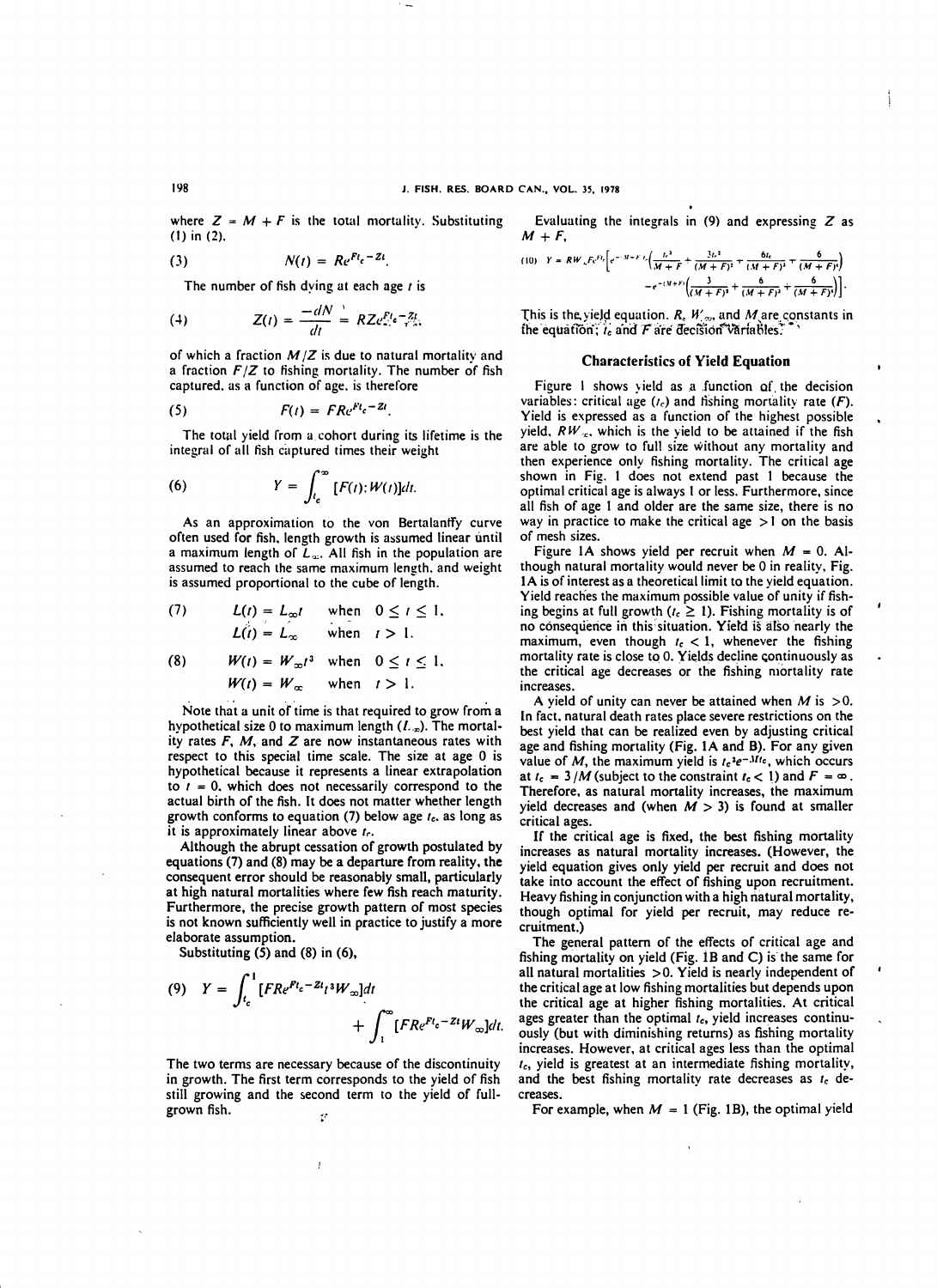

FIG. 1. Isopleths of yield per recruit  $(Y/RW_{\infty})$  as a function of critical age  $(t_c)$  and fishing mortality rate  $(F)$ .

of 0.37 occurs at  $t_c = 1$  and  $F = \infty$ . If  $t_c$  is forced to be 0, Estimation of Total Mortality the best  $F$  shifts down to  $F = 0.83$ . By comparison, when  $M = 5$  (Fig. 1C), the optimal yield is only 0.011 and Natural mortality is the yield equation's key parameter.  $I_c$  is forced to be 0.  $I_c$  is forced to be 0.

 $\overline{1}$ 

 $\lambda$ 

ł

occurs at  $t_c = 0.6$  and  $F = \infty$ . The best F is 1.83 when To estimate natural mortality it is necessary first to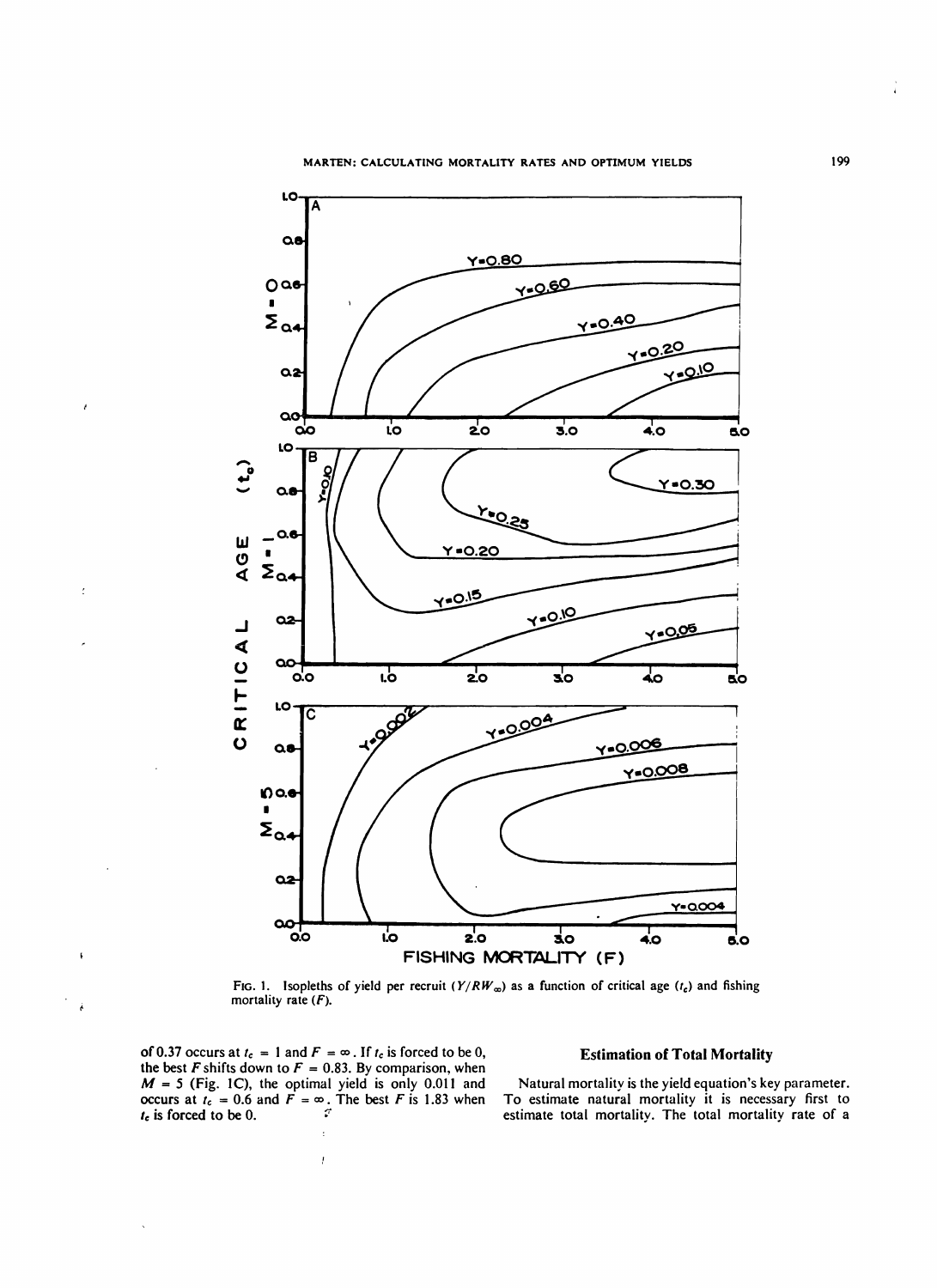

and equation (14a). FIG. 2. Solution to equation (14) for estimating total mortality  $(\hat{Z})$  using  $(L_{\infty} - L_0)/(Z - L_0)$ 

population can be estimated from its average length.

It is best to include only fish greater than length  $L_0$  in the estimation procedure if smaller fish are suspected to be underrepresented in the sample due to escapement. Assuming continuous recruitment and  $t_0 = L_0/L_\infty \geq t_c$ (i.e., all fish in the sample are large enough to be subject to the constant fishing mortality  $\overline{F}$ ), the probability density function of the population above length  $L_0$  is

$$
(11) \hspace{1cm} p(t) = Ze^{-Zt}.
$$

The average length of the population above length  $L_9$  is

(12) 
$$
L = \int_{t_0}^{\infty} [p(t)L(t)]dt.
$$

Substituting (7) and (11) in (12)  
\n(13) 
$$
L = \int_{t_0}^{1} [Ze^{-2t}tL_{\infty}]dt + \int_{1}^{\infty} [Ze^{-2t}L_{\infty}]dt.
$$

Evaluating the integrals in  $(13)$  and solving for Z. the estimate of total mortality  $(\hat{Z})$  is

(14) 
$$
\hat{Z} = \frac{L_{\infty}}{L - L_0} \left[ \dot{r} - e^{-\left(\frac{L_{\infty} - L_0}{L_{\infty}}\right)} \hat{Z} \right].
$$

Although equation (14) does not have an explicit solution it is easily solved by iteration using  $L_{\infty}/\bar{L} - L_0$ ) as an initial guess.  $\hat{Z}$  is within  $1\%$  of  $L_{\infty}/(L - L_0)$  when  $\hat{Z}(L_{\infty} - L_0)/L_{\infty} > 5.$ 

The solution to equation (14) can also be obtained using Fig. 2. Starting with  $(L_{\infty} - L_0)/(L - L_0)$ , the value of  $\tilde{Y}$  is read from Fig. 2 and natural mortality then calculated as

(14a) 
$$
\hat{Z} = Y \left( \frac{L_{\infty}}{L_{\infty} - L_0} \right).
$$

The time unit for the estimate of total mortality is the time required to grow from hypothetical size 0 to full length  $(L_{\infty})$ . For example, if the instantaneous mortality rate is 2.0/yr and full size is reached at 3.0 yr,  $Z = 6.0$ .

# Estimation of Natural Mortality

To estimate  $M$  it is necessary to sample two or more populations at different times and *lor* locations. The parameters of individual growth, as well as the natural mortalities of the populations, are assumed to be the same, but the fishing efforts  $(f)$  and consequent average lengths must be distinctly different. After estimating total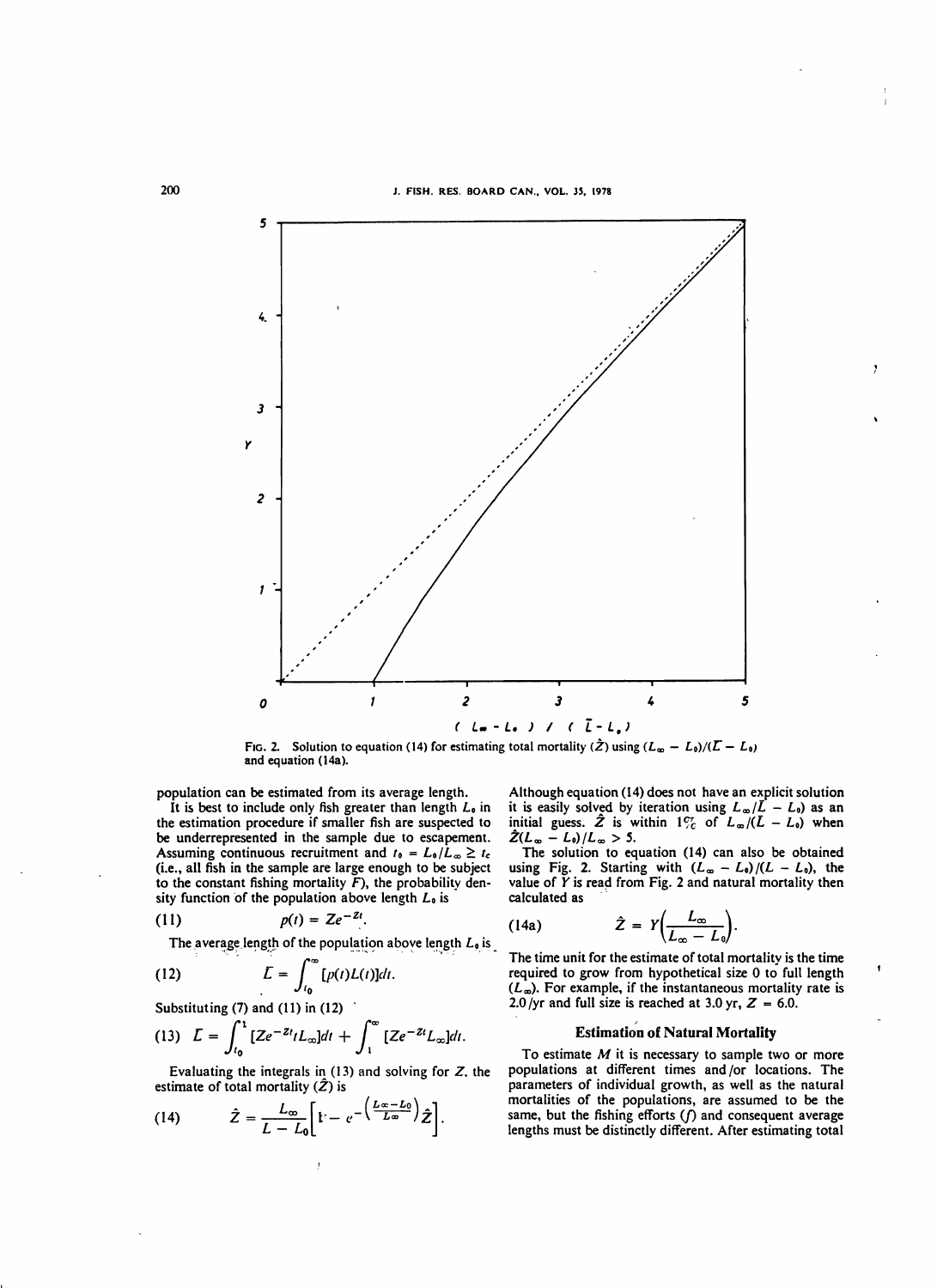mortality for each population using equation (14), the unknown natural mortality  $(M)$  and gear efficiency  $(k)$ can be estimated by fitting the regression equation

$$
(15) \tZ = M + kf.
$$

The  $Z$  intercept gives an estimate of  $M$  (i.e. the hypothetical mortality when fishing intensity is 0), and the slope gives the conversion factor between fishing effort (f) and fishing mortality  $(F)$ ,  $F = kf$ . Confidence limits for *M* and *k* can be calculated by standard linear regression techniques.

It may be that natural mortality is influenced by fishing and therefore is not the same in all the populations. If so, the resulting curvilinear relationship between  $Z$  and  $f$  can be fitted by polynomial regression and  $M$  estimated by extrapolation to  $f = 0$ .

# Summary of the Method

Restating equation (10), the yield equation, in terms of  $k$  and  $f$ ,

(16) 
$$
Y = RW_{\infty}kfe^{kt} \cdot \left[ e^{-(M+1)t} \cdot \left( \frac{t e^{3}}{M+k} + \frac{3t e^{3}}{(M+k)^{3}} + \frac{6t e^{3}}{(M+k)^{3}} + \frac{6}{(M+k)^{4}} \right) \right] - e^{-(M+t)t} \left( \frac{3}{(M+k)^{3}} + \frac{6}{(M+k)^{3}} + \frac{6}{(M+k)^{5}} \right).
$$

The method is simple. First, samples of two or more populations having approximately the same growth and natural mortality parameters but experiencing different fishing efforts are taken to estimate the average length of each population. Equation (14) is used to estimate the total mortality  $(Z)$  of each population, and equation  $(15)$ is then used to estimate natural mortality  $(M)$  and the gear efficiency coefficient *(k). M* and *k* are the two essential parameters for calculating yield.

Note that although the parameters R and  $W_{\infty}$  must be known to calculate the absolute value of yield, they need not be known to calculate relative values of yield for different values of the decision variables, critical age *(Ie)*  and fishing effort  $(f)$ . Graphs can be prepared of relative yield against  $t_c$  and  $f$ (Fig. 1) and the optimal values of  $t_c$ and f compared with existing values in the fishery.

### An Example

Equation (15) can be used to estimate  $M$  and  $k$  most effectively when at least one of the locations is heavily fished and one lightly fished. The calculations presented below are based on bottom-trawl samples of the catfish *Bagrus docmac* from two parts of Lake Victoria, East Africa: (1) the heavily fished Kavirondo Gulf and (2) the lightly fished Emin Pasha Gulf. Samples from different times of the year were pooled to average out seasonal fluctuations in average length. Although this simple example is based on only two sample points, serious applications of the method should use as many points as possible.

1

Yields are expressed as  $Y/RW_{\infty}$ , i.e. as a proportion of the maximum yield that would be possible if there were no natural mortality. .

|                                                         | Kavirondo<br>Gulf | Emin<br>Pasha<br>Gulf |         |
|---------------------------------------------------------|-------------------|-----------------------|---------|
| Sample size                                             | 3440              |                       | 74      |
| Min length used in                                      |                   |                       |         |
| samples $(L_0)$                                         |                   | 34.5 cm               |         |
| Length at maturity $(L_{\infty})$                       |                   | $85.0 \text{ cm}$     |         |
| Avg length in sample $(L)$                              | 41.9 cm           |                       | 47.4 cm |
| Total mortality (Z) esti-                               |                   |                       |         |
| mated from equation (14)                                | 11.5              |                       | 6.5     |
| Fishing effort $(\prime)$ as nets                       |                   |                       |         |
| per mile of shoreline                                   | 445               |                       | 112     |
| Natural mortality $(M)$<br>estimated from equation      |                   |                       |         |
| (15)                                                    |                   | 4.8                   |         |
| Efficiency coefficient $(k)$<br>estimated from equation |                   |                       |         |
| (15)                                                    |                   | .015                  |         |

Because *Bagrus* is fished by a great variety of nets that capture it between a size of 5 em and maturity, *Ie* is for all practical purposes O. Calculating the optimal fishing intensity, assuming  $r_c = 0$ , Emin

|                                                                   | Kavirondo<br>Gulf | .<br>Pasha<br>Gulf |
|-------------------------------------------------------------------|-------------------|--------------------|
| Present calculated yield<br>$(Y/RW_{\infty})$ by equation<br>(16) | .0023             | .0055              |
| Optimal fishing effort $(f)$<br>by equation (16)                  | 113               |                    |
| Optimum yield $(Y/RW_{\infty})$<br>by equation (16)               |                   | .0055              |

With an estimated natural mortality of 4.8, the best yield possible for *Bagrus* with the present critical age  $(t_c = 0)$  is only 0.55% of what would be possible if there were no natural mortality. Whereas fishing effort in the Emin Pasha Gulf is very close to the optimum, fishing effort in the Kavirondo Gulf is 4 times the optimum. and yield is only  $42\%$  of what it could be.

Figure 1C (based on  $M = 5$ , which is reasonably close to the  $M = 4.8$  for *Bagrus*) gives an idea of the possibilities if critical age could be adjusted. If the critical age can be postponed to  $60\%$  of maturity, the maximum is double what it is when the critical age is 0 (Fig. 1C). Furthermore, maximum yield at  $t_c = 0.60$  occurs at a value of  $F = \infty$ , which means that the fishing mortality of  $F = 6.7$  in the heavily fished Kavirondo Gulf would no longer represent overfishing.

### Acknowledgments

I wish to thank G. Ssentongo, who stimulated me to formulate the yield equation presented in this paper.

- BEVERTON, R. J. H., AND S. J. HOLT. 1957. On the dynamics of exploited fish populations. Her Majesty's Stationery Office, London. 533 p.
- SSENTONOO, G. M., AND P. A. LARKIN. 1973. Some simple methods of estimating mortality rates of exploited fish populations. J. Fish. Res. Board Can. 30: 695-698.